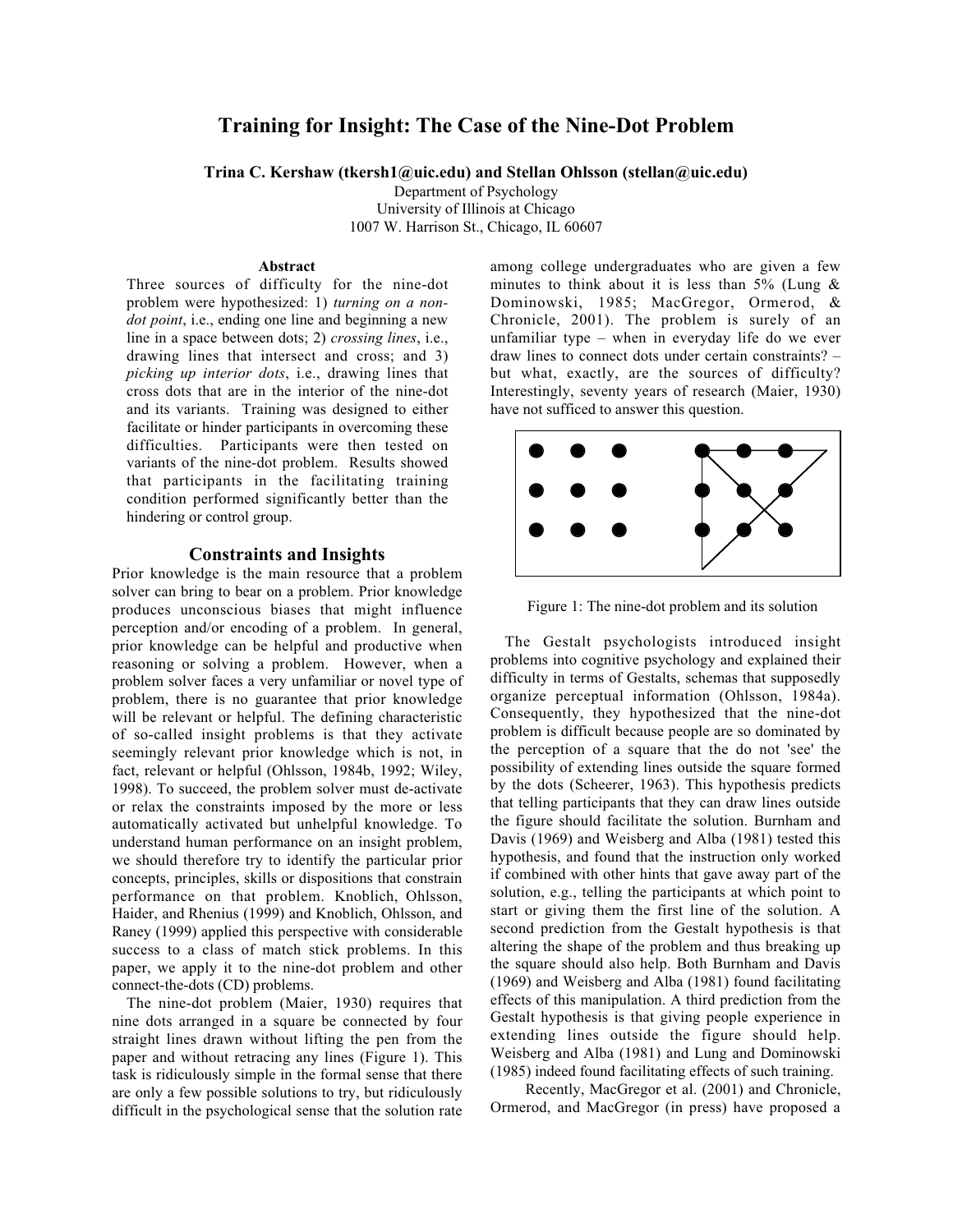theory that attempts to predict quantitative differences in solution rates for different CD problems. Their explanation is based on four principles: (a) People always draw their next line so as to go through as many dots as possible. (b) People judge the value of a line as a function of how many dots it picks up in relation to how many dots are left and how many lines they have left to draw. (c) People look ahead 1, 2, 3 or at most 4 steps when deciding which line to draw next. (d) When lookahead indicates that every possible line from the current dot will end in a situation where the next line does not provide sufficient progress, they consider, with some probability, lines that go outside the figure formed by the dots.

This theory successfully predicts the differences in solution rates between different several different CD problems. It provides a more detailed description of why people get stuck than any previous theory – their lookahead is not deep enough to reveal that the solution path they are trying will dead end eventually – but the basic explanation for the difficulty is similar to that of previous theories: people consider lines within the shape formed by the dots before they consider lines that go outside the figure.

However, if this is true of variants of the nine-dot problems that do not form squares or any other 'good figure', then the Gestalt explanation for why people do not go outside the figure no longer holds. So what is the difficulty?

By analyzing pilot data and inspecting MacGregor et al.'s (2001) solution rates for the different nine-dot variants, we hypothesize that "hesitating to go outside the figure formed by the dots" is the wrong formulation of the constraint operating in this type of problem. Instead, we propose that *people are disposed to turn on a dot*, as opposed to turn on a point on the paper where there is no dot (a non-dot point). This constraint overlaps in meaning with the stay-within-the-figure constraint, so it explains the success of the training provided by Lung and Dominowski (1985). At the same time, this formulation is different enough to explain why telling people that they can go outside the figure does not help; they do not hesitate to extend lines outside the figure, but they do not want to turn on a non-dot point. As a secondary constraint, we hypothesize that people hesitate *to cross lines*, having a strong disposition towards thinking of the four lines they are supposed to draw as forming a closed outline. As a consequence, they do not see how *to pick up the dots in the interior of the figure*, an operation that requires crossing lines in many CD problems.

In the present study, we tested this hypothesis by both comparing problems that did and did not require turns on non-dot points and by attempting to facilitate

the solution via training. As a novel methodological feature, we also tried to *hinder* the solution with training intended to *strengthen* the inappropriate constraints.

# **Method**

## **Participants**

Participants were 90 undergraduates (30 in each training group: facilitating, hindering, and no training) from UIC's Participant Pool. No demographic data were collected about the participants.

## **Materials**

The training exercises were designed by the first author.

**Facilitating Training** The facilitating training was designed to eliminate the difficulties that participants were thought to face when solving the nine-dot problem. Twelve training exercises were designed, each with similar instructions to the nine-dot problem (Connect all of these dots using \_\_\_ straight lines without lifting your pen from the page and without retracing any lines). Each exercise required a different number of lines to connect the dots.

Six of the training exercises required participants to cross lines and pick up interior dots (Figure 2), and the other six could only be solved by turning on a non-dot point (Figure 3). Each training exercise was presented on its own page. The dots were filled circles that were .5 cm in diameter, and the centers of each dot were approximately 3.75 cm apart.



Figure 2: Facilitating Training Exercise and its Solution: Crossing Lines and Picking up Interior Dots

**Hindering Training** The hindering training consisted of 12 exercises that were solved by drawing lines that always turned on a dot and never crossed another line (Figure 4). As in the facilitating training, participants were instructed with similar directions to the nine-dot problem (Connect all of these dots using \_\_\_ straight lines without lifting your pen from the page and without retracing any lines). Again, each exercise required a different number of lines to connect the dots. The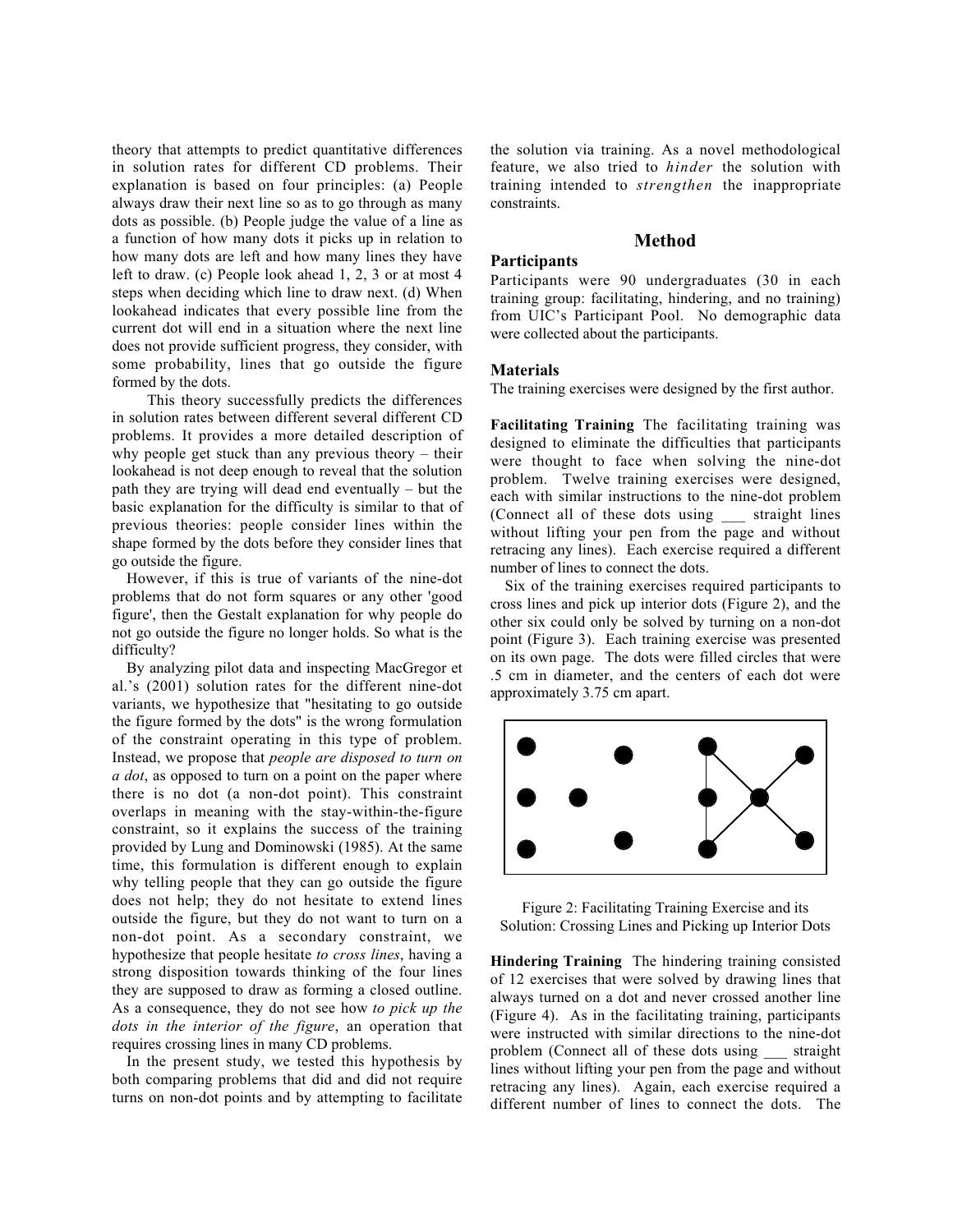hindering training was constructed just as the facilitating training, with the dots, or filled circles, being .5 cm in diameter and the centers of each dot being approximately 3.75 cm apart.



Figure 3: Facilitating Training Exercise and its Solution: Turning on a Non-Dot Point

**Nine-Dot Variants** The three insight and three noninsight versions of the nine-dot problem that were used had been designed by MacGregor et al. (2001). The insight problems required participants to turn on a nondot point (Figure 5), while the non-insight problems were the insight problems with an added dot, which excused participants from having to turn on a non-dot point (Figure 6). Each problem was presented on its own page. The dots were filled circles that were 1 cm in diameter. The center of each dot was approximately 3.75 cm apart.



Figure 4: Hindering Training Exercise and its Solution

### **Procedure**

Participants were seen in groups of 2-10. Each session lasted from 40 minutes to an hour. All test materials were contained in a booklet.

**Training Phase** Participants in both the facilitating and hindering training conditions were given the same directions for the training exercises. The instructions explained that they would be connecting dots using the number of lines specified on each page without lifting their pens from the page or retracing any lines. They were also told to start at the dot marked with a star for

each group. The purpose of giving participants a set starting point was to make sure that there was a single solution for each training exercise.

Participants had one minute to work on each training exercise. Time was kept by the experimenter. Participants in the no training (control) group did not complete the training exercises and instead began with the problems.



Figure 5: Nine-Dot Variant: Insight Version



Figure 6: Nine-Dot Variant – Non-Insight Version

**Problem-Solving Phase.** After completing the training, participants began the problem-solving section of the booklet. Participants were instructed that they would have four minutes to connect all the dots in the figure using four straight lines without lifting their pens from the page and without retracing any lines. For each problem, there was a practice sheet followed by a second identical sheet with the problem on it. Participants were instructed to try the problem as many times as they wanted to on the practice sheet. When they thought they had come up with a solution, they were to record the time out of the four minutes that had passed, using a large clock at the front of the room.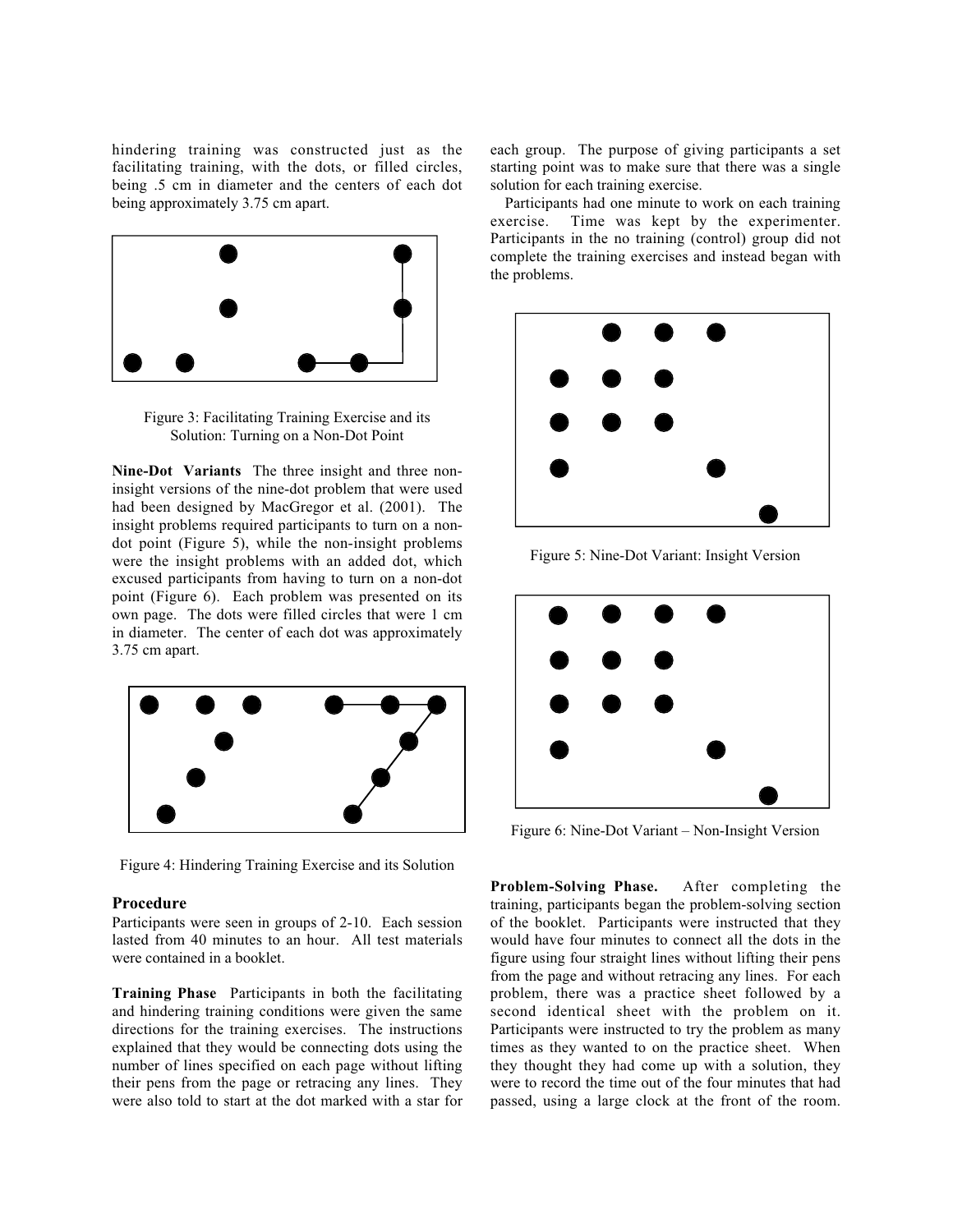The participants then were to turn the page and redraw their final solutions on the clean page.

The order of problems was the same for all participants. The first problem was an insight problem, the second was a non-insight problem, the third was an insight problem, and so on. Each insight problem was followed by its non-insight version. The first insight problem was of principal interest in comparing the effect of the training manipulations. The other problems were included to obtain baseline solving rates for various problem types, and to compare solving rates in the UIC participant population to the solving rates obtained by MacGregor et al. (2001).

### **Results**

The results focus on the first insight problem (see Figure 5).

### **Group Analysis**

A 3 x 2 chi-square analysis was conducted for the first insight problem. The independent variable was the type of training: facilitating, hindering, or no training. The dependent variable was whether or not a participant had solved the first insight problem. Nineteen participants (63%) in the facilitating group solved the first insight problem, eight (27%) in the hindering group solved, and 11 (37%) in the no training group solved. The chisquare was significant,  $\chi^2(2, \underline{N} = 90) = 8.836$ ,  $\underline{p} < .05$ . Post-hoc comparisons showed significant differences between the facilitating group and the hindering group,  $\chi^2(1, \underline{N} = 60) = 8.148, \underline{p} < .05$ , and between the facilitating group and the no training group,  $\chi^2(1, 1)$ 60) = 4.267,  $p \le 0.05$ , but not between the hindering group and the no training group,  $\chi^2(1, \underline{N} = 60) = .693$ , p  $> .05.$ 

A between-groups analysis of variance (ANOVA) was conducted for the average amount of time it took participants in each group to solve the first insight problem. Participants in the facilitating group averaged 116 seconds to solve the first insight problem, the hindering group averaged 188 seconds, and the no training group averaged 185 seconds to solve. The ANOVA was significant,  $F(2,87) = 5.873$ ,  $p < .05$ . Post-hoc Tukey tests revealed significant differences between the facilitating group and the hindering group  $(p < .05)$  and the facilitating group and the no training group ( $p < .05$ ), but not between the hindering group and the no-training group ( $p > .05$ ).

#### **Individual Differences Analysis**

Although the facilitating group did better on the first insight problem than the other two groups, there was a large amount of variation in solving rate within the facilitating training group. Specifically, not all participants in the facilitating training group completed the training correctly. Participants in the facilitating group were split into two sub-groups based on whether or not they had completed the training correctly. In order to be classified as having completed the training correctly, a participant had to correctly complete over half (six) of the training exercises. If a participant did not correctly complete at least six of the training exercises, then he or she was put into the "did not complete training" group. In the "completed training" group, no participant got more than four training exercises incorrect. In the "did not complete training" group, one participant got six exercises wrong, and the others got seven or more exercises wrong.

There were a total of 19 participants in the "completed training" group, 17 (89%) of which solved the first insight problem, and 11 participants in the "did not complete training" group, two (18%) of which solved the first insight problem. A chi-square analysis comparing the performance of the two sub-groups on the first insight problem was significant,  $\chi^2(1, \underline{N} = 30)$  $= 15.248$ , p  $< .05$ .

Within each group, there were large differences in the amount of time needed to solve the first insight problem. Participants in the facilitating group who solved the first insight problem needed between 8 and 180 seconds to solve, with the majority of solvers requiring between eight and 109 seconds. The amount of time needed to solve ranged between 15 and 235 seconds in the hindering group, and between 20 and 195 seconds in the no training group.

### **Discussion**

The results show that the problems that did not require turns on non-dot points were easier than those that did, and that the facilitating training improved performance on our CD problems, supporting the idea that the difficulties of the nine-dot problem and of CD problems generally might be some combination of a disposition towards turning on a dot and a disposition to think of the four lines they are supposed to draw as forming an outline and hence not crossing each other.

Contrary to expectation, the hindering training did not suppress the solution rate below that of a control group. There are several possible explanations. First, the solution rate was low enough so that attempting to suppress it further encountered a floor effect. Second, it is possible that the constraining dispositions were entrenched enough already so that attempting to entrench them yet further with a brief intervention did not succeed.

An interesting finding was that for the facilitating group, the degree to which participants completed the training determined their success in solving the first